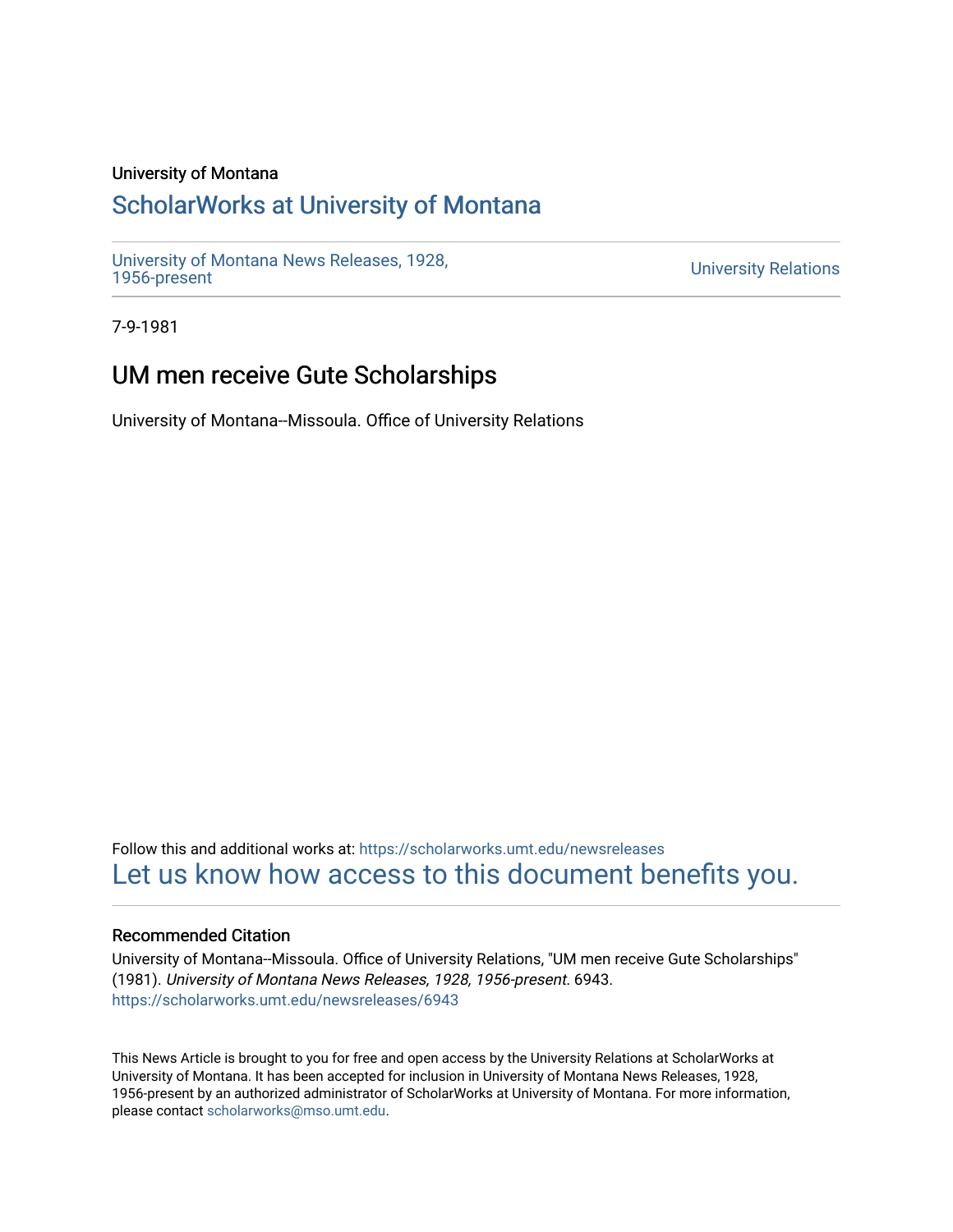

(406) 243-2522 University Hall • Missoula, Montana 59812

MEDIA RELEASE

holmquist/jkk 7/9/81  $local + ht$ 

#### UM MEN RECEIVE GUTE SCHOLARSHIPS

MISSOULA—

Two University of Montana seniors, Kevin M. Bill of Libby and Peter N. Zimmerman of Missoula, have been awarded \$375 Gute Memorial Scholarships for 1981-82.

Bill, who is majoring in health and physical education, has won several other UM awards and has been active in the UM intramural sports programs. He is the son of Lois and Russell Scow of Libby and graduated from Libby Senior High School in 1978.

Zimmerman, a forestry major, who is active in UM forestry school student organizations, has won several major awards from the school. He is the son of Mr. and Mrs. Henry Zimmerman, Salem, Ohio, and graduated from Salem Senior High School in 1978.

The Gute Scholarship is awarded on the basis of the high moral character of a UM student who has gained the respect of UM faculty and students. The scholarship is given by Mr. and Mrs. J.R. Gute and Dr. James Gute of Owatonna, Minn., and Mrs. Larry Adams, Atlanta, Ga., in memory of their son and brother, Donald, who attended UM in 1961.

The scholarship is given from the more than \$150,000 in undergraduate scholarships funded by the UM Foundation. Founded in 1952, the UM Foundation has become the principal source of academic scholarship funds for the University, providing scholarships in virtually every discipline. Many of the scholarships are offered in honor of deceased alumni, parents of friends as well as other

(over)